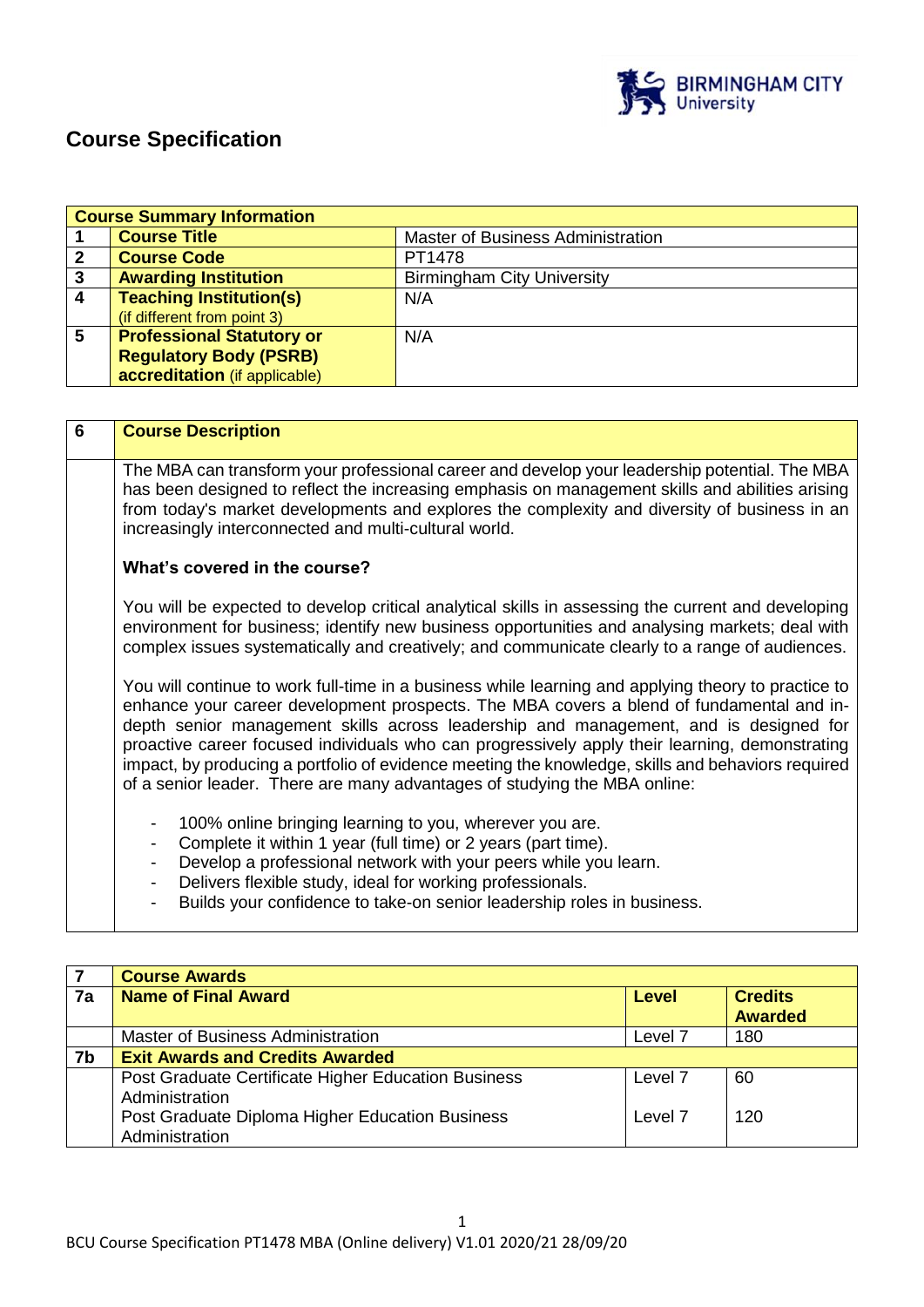

| Derogation from the University Regulations |
|--------------------------------------------|
| None                                       |

| 9                        | <b>Delivery Patterns</b> |                             |                          |         |
|--------------------------|--------------------------|-----------------------------|--------------------------|---------|
| <b>Mode(s) of Study</b>  |                          | <b>Location(s) of Study</b> | <b>Duration of Study</b> | Code(s) |
| <b>Distance Learning</b> |                          | Online                      | 12 months                | PT1478  |
| <b>Distance Learning</b> |                          | Online                      | 24 months                | PT1479  |

| 10 | <b>Entry Requirements</b>                                                                      |
|----|------------------------------------------------------------------------------------------------|
|    | The admission requirements for this course are stated on the course page of the BCU website at |
|    | https://www.bcu.ac.uk/                                                                         |
|    |                                                                                                |

| 11                      | <b>Course Learning Outcomes</b>                                                                     |
|-------------------------|-----------------------------------------------------------------------------------------------------|
|                         |                                                                                                     |
|                         | Knowledge & Understanding                                                                           |
| $\overline{1}$          | Demonstrate knowledge and understanding of advanced theories, concepts and methods in               |
|                         | relation to the functional aspects of business and management within their contextual               |
|                         | environments and their application to management practice.                                          |
| $\overline{2}$          | Evaluate and implement strategic and tactical business decisions in a variety of contexts and       |
|                         | within their specialist discipline, whilst appreciating the complexity and dynamics of business and |
|                         | management.                                                                                         |
| $\overline{\mathbf{3}}$ | Choose and apply relevant theories, conceptual models and techniques to the solution of             |
|                         | business and management problems and critically evaluate their utility in management practice.      |
| $\overline{4}$          | Demonstrate a comprehension of cultural similarities and differences in international               |
|                         | business activities and customs                                                                     |
| $\overline{5}$          | To demonstrate critical thinking and creativity: managing creative processes in self and others;    |
|                         | organising thoughts and analysis.                                                                   |
| $6\phantom{1}6$         | To critically examine the nature of organisational change and to evaluate the impact of change      |
|                         | on management/leadership approaches and actions.                                                    |
| $\overline{7}$          | To be able to understand the ethical implication of business decision making and recognize          |
|                         | ethical dilemmas                                                                                    |
| $\overline{\mathbf{8}}$ | To demonstrate an understanding of how global competitive environments are changing                 |
|                         | business practice in the modern era.                                                                |
|                         | <b>Skills</b>                                                                                       |
| 9                       | To communicate findings and implement agreed solutions effectively and efficiently                  |
| 10                      | To develop a digital literacy to embrace the spectrum of skills in the use and creation of digital  |
|                         | material.                                                                                           |
| 11                      | To be able to exhibit the leadership capacity and teamwork skills for business decision making.     |
| 12                      | To be able to apply appropriate managerial techniques and approaches to specified                   |
|                         | organisational issues and problems                                                                  |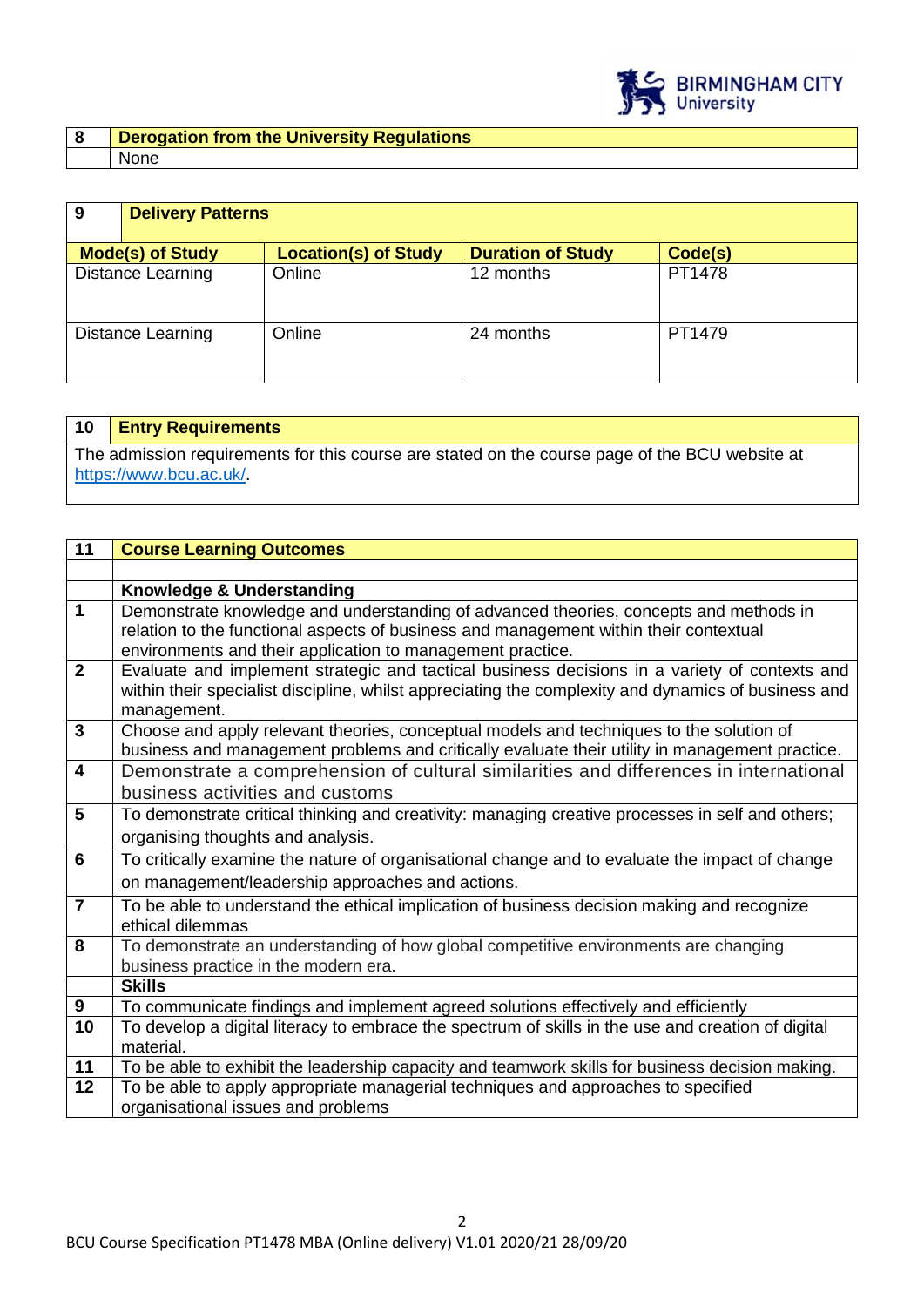

| Level <sub>7</sub> |                                                                                                                                         |                     |
|--------------------|-----------------------------------------------------------------------------------------------------------------------------------------|---------------------|
|                    | In order to complete this course a student must successfully complete all the following<br><b>CORE modules (totalling 180 credits):</b> |                     |
| <b>Module Code</b> | <b>Module Name</b>                                                                                                                      | <b>Credit Value</b> |
| <b>MAN7115</b>     | <b>Developing Management Skills</b>                                                                                                     | 20                  |
| <b>MAN7119</b>     | <b>Collaborative Relationships and Organisational</b><br><b>Behaviour</b>                                                               | 20                  |
| <b>HRM7047</b>     | <b>Leading and Developing People</b>                                                                                                    | 20                  |
| <b>FIN7040</b>     | <b>Managing Financial Performance</b>                                                                                                   | 20                  |
| <b>MAN7117</b>     | Strategic Management in an International Context                                                                                        | 20                  |
| <b>MAN7116</b>     | Managing Innovation and Change                                                                                                          | 20                  |
| <b>MKT7048</b>     | <b>International Marketing Management</b>                                                                                               | 20                  |
|                    | <b>Strategic Management Project</b>                                                                                                     | 40                  |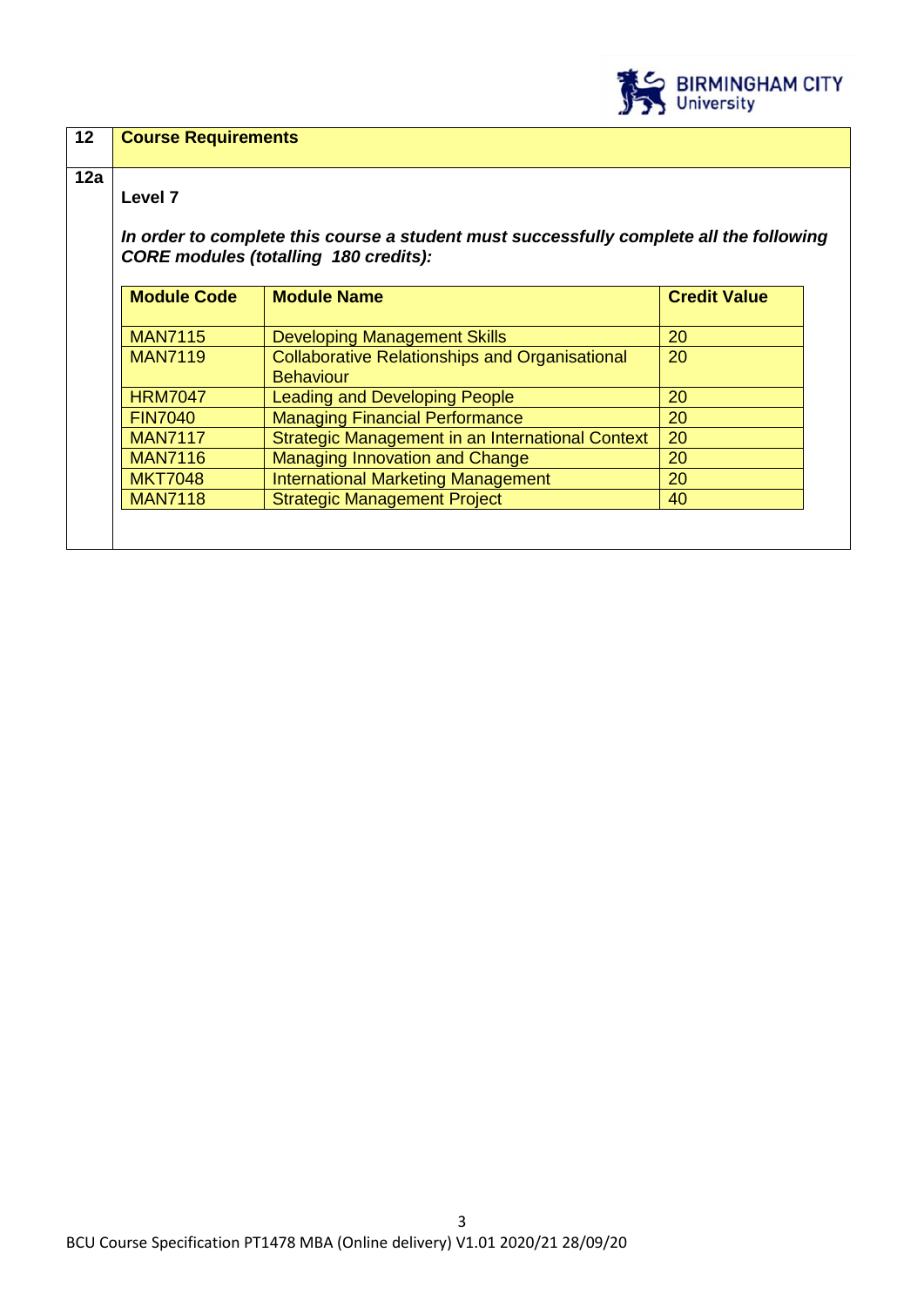

## **12b Structure Diagram**

Please note that the online delivery mode follows an alternative academic calendar, with four teaching blocks over 12 months.

## **Full Time Course Structures**

| <b>January Intake</b>                |                                                       |                                                                                                           |
|--------------------------------------|-------------------------------------------------------|-----------------------------------------------------------------------------------------------------------|
| Teaching Block 1<br>(Jan Feb March)  | Developing Management Skills<br>(20 Credits)          | Collaborative Relationship and<br>Organisational Behaviour<br>(20 credits)                                |
| Teaching Block 2<br>(April May June) | <b>Managing Financial Performance</b><br>(20 Credits) | Strategic Management in an<br><b>International Context</b><br>(20 Credits)                                |
| Teaching Block 3<br>(July Aug Sept)  | Managing Innovation and Change<br>(20 Credits)        | International Marketing Management<br>(20 Credits)<br>Strategic Management Project<br>(40 credits starts) |
| Teaching Block 4<br>(Oct Nov Dec)    | Leading and Developing People<br>(20 Credits)         | Strategic Management Project<br>(40 credits finishes)                                                     |

| October Intake                             |                                                       |                                                                                                                  |
|--------------------------------------------|-------------------------------------------------------|------------------------------------------------------------------------------------------------------------------|
| Teaching Block 1<br>(Oct Nov Dec)          | Developing Management Skills<br>(20 Credits)          | Collaborative Relationship and<br>Organisational Behaviour<br>(20 credits)                                       |
| Teaching Block 2<br>(Jan Feb March)        | <b>Managing Financial Performance</b><br>(20 Credits) | Strategic Management in an<br><b>International Context</b><br>(20 Credits)                                       |
| Teaching Block 3<br>(April May June)       | Managing Innovation and Change<br>(20 Credits)        | International Marketing Management<br>(20 Credits)<br><b>Strategic Management Project</b><br>(40 credits starts) |
| <b>Teaching Block 4</b><br>(July Aug Sept) | Leading and Developing People<br>(20 Credits)         | Strategic Management Project<br>(40 credits finishes)                                                            |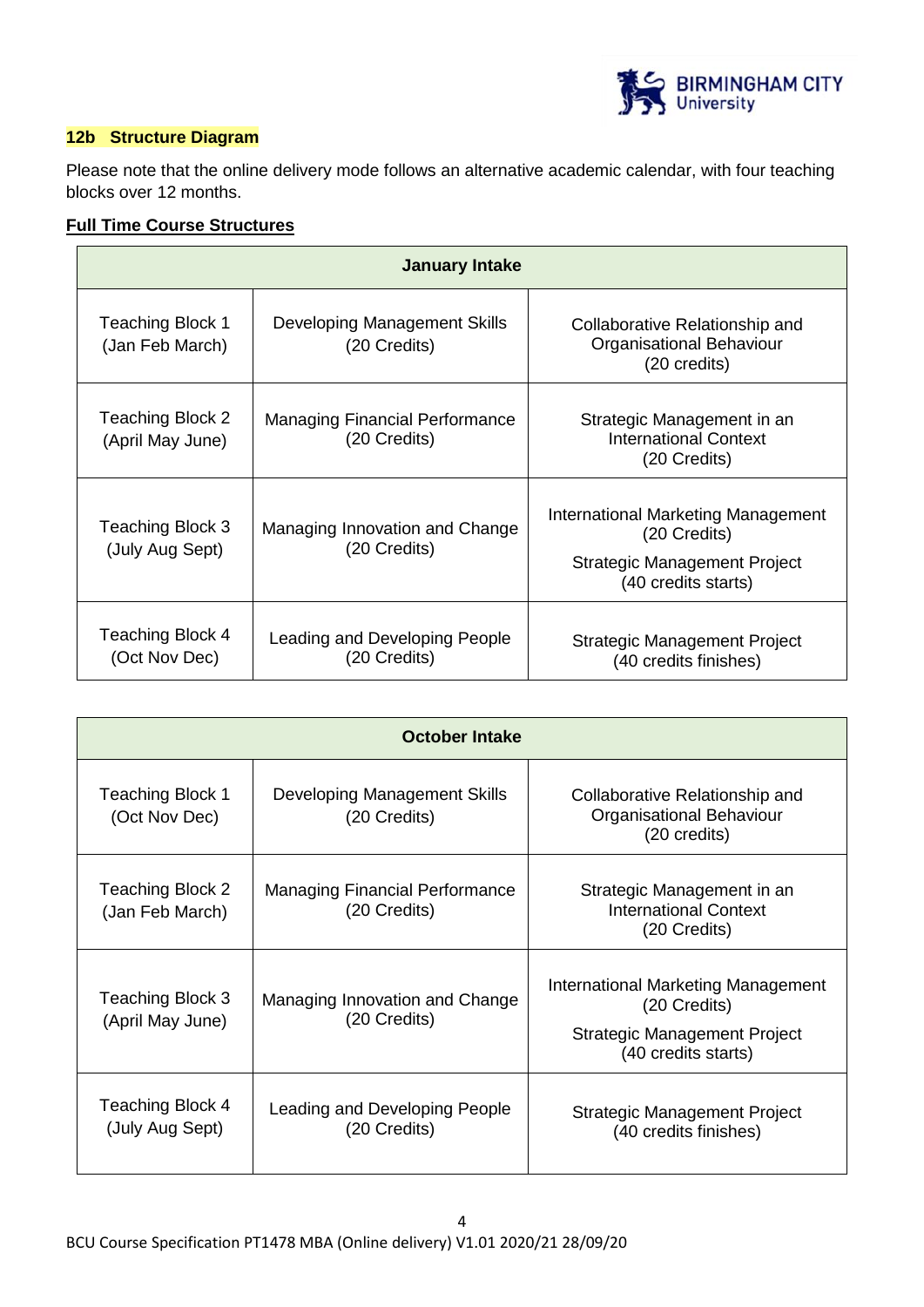

## **Part Time Course Structures**

| <b>October Intake</b> |                                                                                          |                                                                                            |
|-----------------------|------------------------------------------------------------------------------------------|--------------------------------------------------------------------------------------------|
|                       | <b>Teaching Block 1</b>                                                                  | <b>Teaching Block 2</b>                                                                    |
| Year 1                | Developing Management Skills<br>(20 Credits) – Oct Nov Dec                               | <b>Managing Financial Performance</b><br>(20 credits) – Jan Feb March                      |
|                       | <b>Teaching Block 3</b>                                                                  | <b>Teaching Block 4</b>                                                                    |
|                       | Managing Innovation and Change (20<br>Credits) - April May June                          | Leading and Developing People<br>(20 Credits) - July Aug Sept                              |
|                       | <b>Teaching Block 1</b>                                                                  | <b>Teaching Block 2</b>                                                                    |
|                       | Collaborative Relationship and<br>Organisational Behaviour<br>(20 Credits) – Oct Nov Dec | Strategic Management in an<br><b>International Context</b><br>(20 Credits) – Jan Feb March |
| Year 2                | <b>Teaching Block 3</b>                                                                  | <b>Teaching Block 4</b>                                                                    |
|                       | <b>International Marketing Management</b><br>(20 Credits)                                | Strategic Management Project<br>(40 credits finishes) - July August Sept                   |
|                       | Strategic Management Project<br>(40 credits starts) - April May June                     |                                                                                            |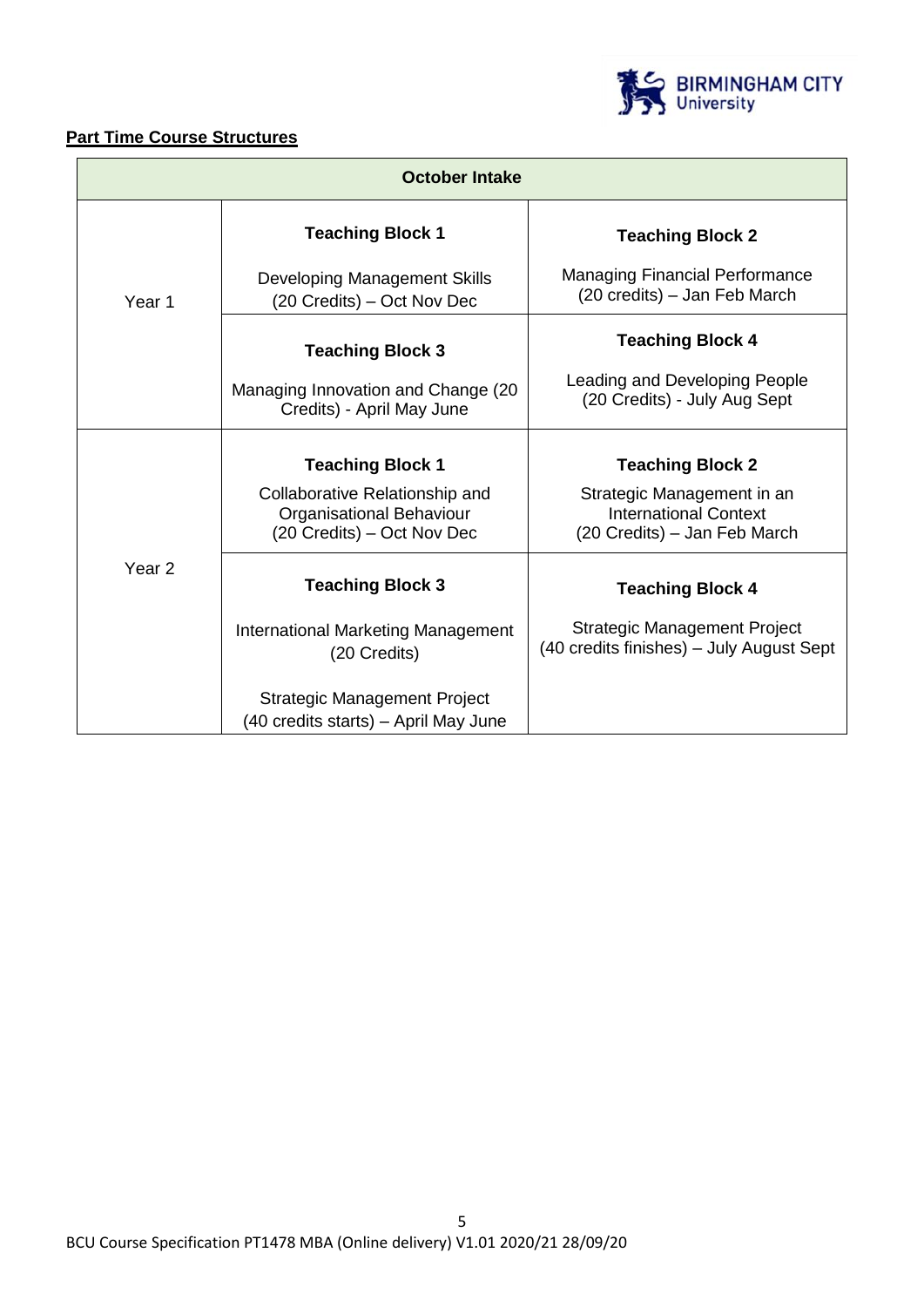

| <b>January Intake</b> |                                                                                            |                                                                                             |
|-----------------------|--------------------------------------------------------------------------------------------|---------------------------------------------------------------------------------------------|
|                       | <b>Teaching Block 1</b>                                                                    | <b>Teaching Block 2</b>                                                                     |
| Year 1                | Developing Management Skills<br>(20 Credits) – Jan Feb March                               | <b>Managing Financial Performance</b><br>(20 credits) - April May June                      |
|                       | <b>Teaching Block 3</b>                                                                    | <b>Teaching Block 4</b>                                                                     |
|                       | Managing Innovation and Change (20<br>Credits) – July Aug Sept                             | Leading and Developing People<br>(20 Credits) – Oct Nov Dec                                 |
|                       | <b>Teaching Block 1</b>                                                                    | <b>Teaching Block 2</b>                                                                     |
|                       | Collaborative Relationship and<br>Organisational Behaviour (20 Credits)<br>- Jan Feb March | Strategic Management in an<br><b>International Context</b><br>(20 Credits) - April May June |
| Year <sub>2</sub>     | <b>Teaching Block 3</b>                                                                    | <b>Teaching Block 4</b>                                                                     |
|                       | International Marketing Management<br>(20 Credits)                                         | Strategic Management Project<br>(40 credits finishes)                                       |
|                       | Strategic Management Project<br>(40 credits starts) – July August Sept                     | - Oct Nov Dec                                                                               |